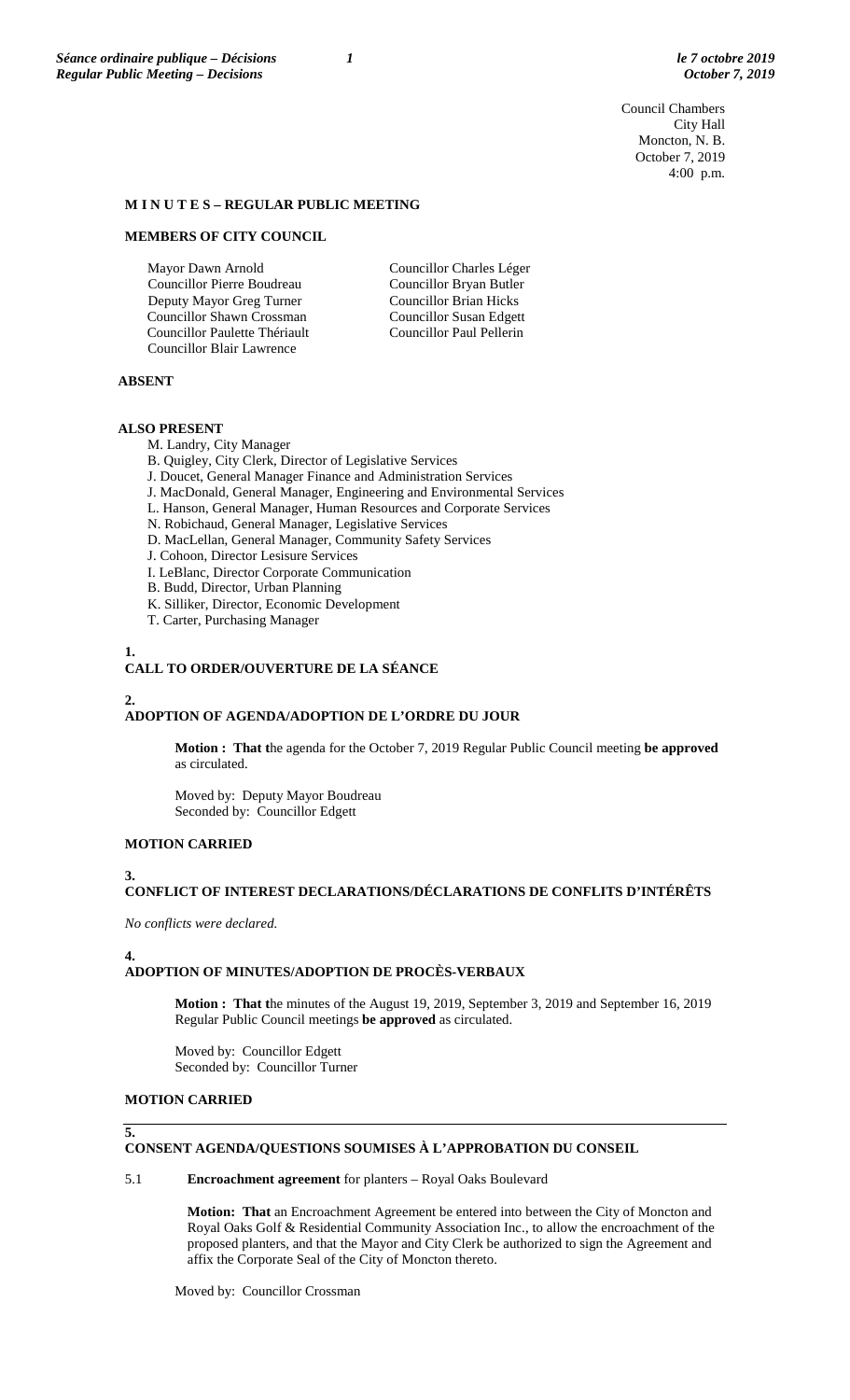Second by: Councillor Thériault

#### **MOTION CARRIED**

#### **6.**

### **PUBLIC AND ADMINISTRATION PRESENTATIONS/ EXPOSÉS DU PUBLIC ET DE L'ADMINISTRATIONS**

# **6.1 PUBLIC PRESENTATIONS/ EXPOSÉS DU PUBLIC**

5 minutes

# **Other Presentation/Autres présentations**

2 minutes

#### **6.2 ADMINISTRATION PRESENTATIONS/EXPOSÉS DE L'ADMINISTRATION**  15 minutes

#### 6.2.1 **Presentation** –Fire Prevention Week – Bravery Award Don MacFarlane Mr. Robert Cormier, President of the Moncton Firefighters Historical provided the following

synopsis on a former Captain of the Moncton Volunteer Firefighters.

On October 3, 1974, Mr. Don MacFarlane noticed a house on fire on Connaught St. Because of his intervention, and at great personal risk, five lives were saved. At the time, Mr. MacFarlane was not recognized for his actions and the Moncton Firefighters Historical Society have asked that he be recognized today during Fire Prevention Week.

Mayor Arnold presented Mr. MacFarlane with a certificate of recognition.

### **7. PLANNING MATTERS/ QUESTIONS D'URBANISME**

### 7.1 **Tentative Plan** of Am Edward E. Lutes Subdivision

Mr. Budd indicated that the applicants own a large parcel of land containing 14.7 hectares (36 acres) near the corner of the Gorge Road and Front Mountain Road. The purpose of the proposed subdivision is to create 5 large lots (19-1 to 19-5) for building purposes. The property is zoned RR-1 and the intention is to construct single unit dwellings thereon. The proposed subdivision is located outside the City's Urban Boundary and therefore each lot will be serviced with a private on-site septic and well.

As a condition of approval of the Subdivision Plan, land in the amount of 10% of the area of the subdivision, exclusive of public street, at such location as assented to is to be set aside as "land for Public Purposes" and so indicated on the plan.

The Legal Department has established a total market value for Lots 19-01 to 19-5 at \$125,000.00 to yield at 8% the sum of \$10,000.00 Cash in Lieu of Land for Public Purposes. The owner agrees with the proposed value.

**Motion: That** Council Require Cash in Lieu of Land for Public Purposes for the Am Edward E. Lutes Subdivision in the amount of \$10,000.00.

Moved by: Councillor Hicks Second by: Councillor Butler

### **MOTION CARRIED**

### 7.2 **Tentative Plan** of Unit 12, Savannah Heights Subdivision

Mr. Budd advised Council that the Tentative Plan submitted represents the last unit of subdivision to be developed in the original overall Savannah Heights Subdivision, previously approved by Council back in 2007. Due to some proposed changes, from the original street layout, a new recommendation from the Planning Advisory Committee and Council Assent is required.

The plan also creates two (2) remnant lots for future development and a 5 meter wide Public Utility Easements along the proposed streets. The main change to the street layout, from the original approval of 2007, is that the Future Street temporary turn-around is being extended into the adjacent property. The intended land use for the proposed lots consists of three (3) semidetached dwellings and four (4) three (3) unit townhouses. Multiple-unit residential is being considered on the remnant parcels by the developer.

#### **Motion: That** Moncton City Council:

- Assent to the location of Rue Warner Street (public); and
- Assent to the location of a Future Street (temporary turn-around)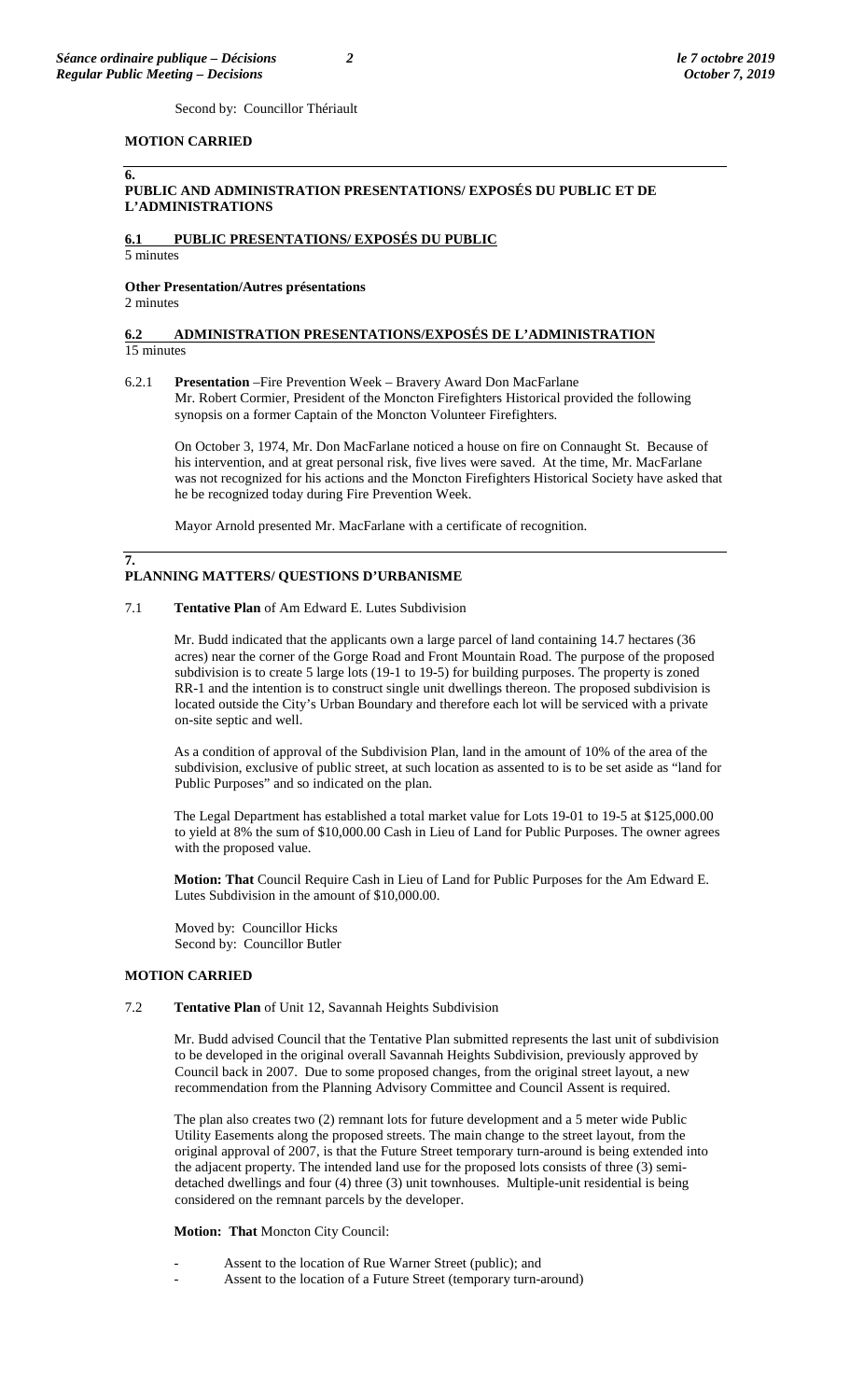Subject to the following conditions:

Streets and Services are to be designed and constructed in accordance with the City's document entitled Subdivision Development, Procedures, Standards and Guidelines.

Moved by: Councillor Crossman Second by: Councillor Pellerin

Councillor Crossman requested that the Planning Advisory Committee be made aware of the need for a second exit from Savanah Heights.

### **MOTION CARRIED**

### **8.**

# **STATEMENTS BY MEMBERS OF COUNCIL/ EXPOSÉS DES MEMBRES DU CONSEIL**

# *Paulette Thériault*

- Thanked the organizers of the recent Open Doors Event.
- Encouraged all citizens to reach out to other levels of Government to ask that the Consulat de France office remains open and in Moncton.

### *Blair Lawrence*

• Congratulations to the organizers of the Downtown Art Walk event.

#### *Brian Hicks*

• Indicated that the lack of transparency of some meetings in the past has had an impact on today's society.

#### *Paul Pellerin*

• Congratulated the Fisher Cats on the great season.

#### *Pierre Boudreau*

- Spoke of the  $50<sup>th</sup>$  Anniversary of the 1975 graduating class of École Vanier.
- Thanked staff for their tireless work.

#### *Greg Turner*

- Congratulated the Lebanese Society of Moncton for a great event on Saturday, October 05, 2019.
- Had dialogue with the candidates of the different political Federal parties today. Encouraged all citizens to get out and vote.

#### *Dawn Arnold*

- Congratulated the Fisher Cats
- Spoke of the wonderful activities that happen in the city that are free of charge.
- Spoke of the discussions that happened during the visits with the 5 Federal candidates.

# **REPORTS AND RECOMMENDATIONS FROM COMMITTEES AND PRIVATE MEETINGS/ RAPPORTS ET RECOMMANDATIONS DES COMITÉS ET RÉUNIONS À HUIS CLOS**

#### **10.**

**9.**

#### **REPORTS FROM ADMINISTRATION/ RAPPORTS DE L'ADMINISTRATION**

10.1 **Presentation** – Updated Greater Moncton Immigration Strategy – David Campbell, Jupia Consultants, Aldea Landry, and Kevin Silliker, Director Economic Development

> In 2013, the City led a community consultation and engagement process to develop an Immigration Strategy for Greater Moncton. More than 250 organizations or individuals provided feedback and direction to establish the 2014-2018 Greater Moncton Immigration Strategy.

One of the key priorities of the 2014-18 Strategy was to establish the Greater Moncton Local Immigration Partnership (LIP). The LIP is a federally funded, best practice community development immigration model. The City of Moncton, on behalf of community partners, led a funding application to the Federal Government and funding was approved and granted to establish the LIP. The City of Moncton is the Agreement Holder of the Greater Moncton Local Immigration Partnership. The agreement is with the Federal Department of Immigration, Refugees and Citizenship Canada (IRCC).

The LIP has two primary areas of responsibility:

1) The Local Immigration Partnership is the coordinating body which oversees and is responsible for the implementation of the Greater Moncton Immigration Strategy;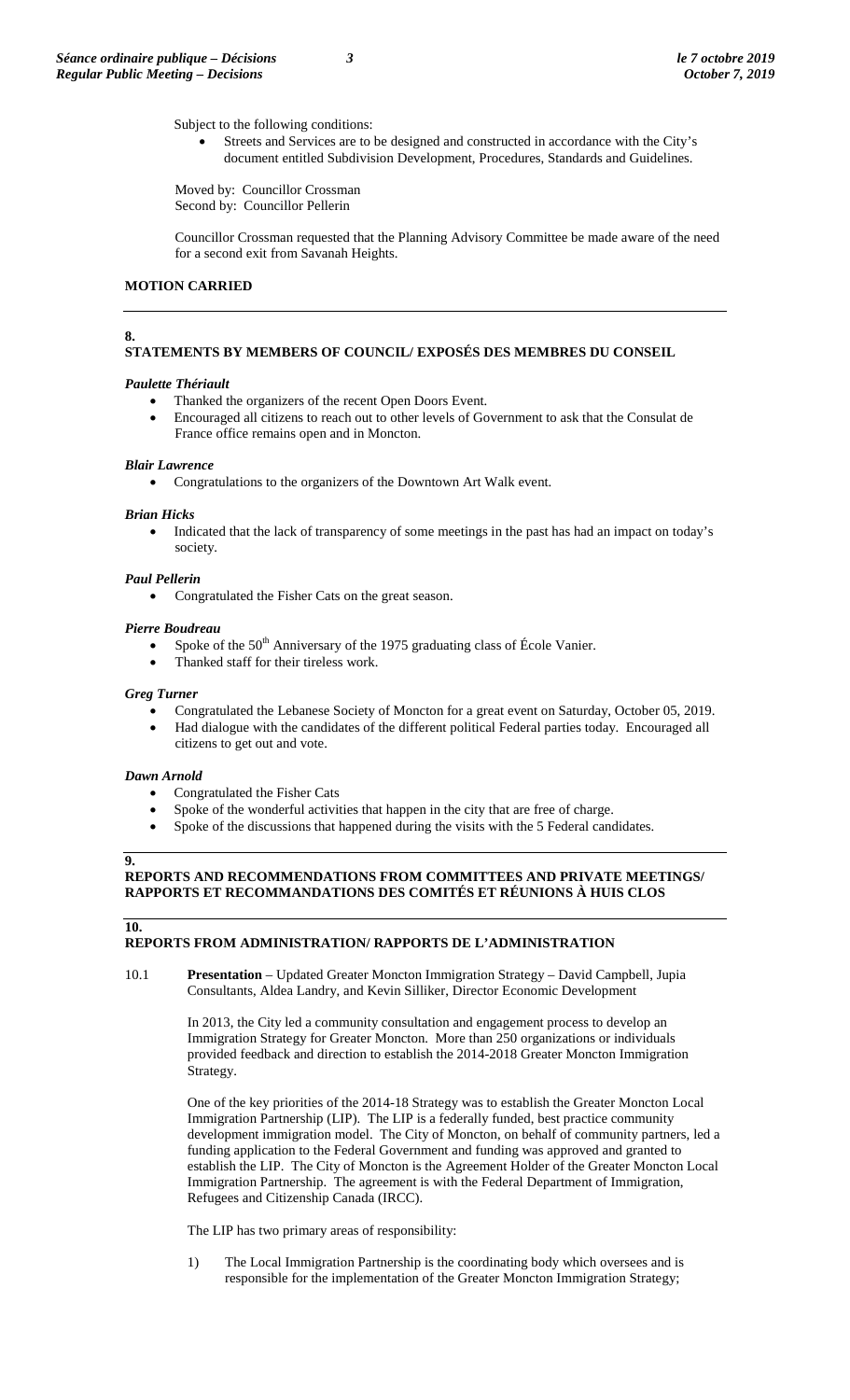2) The LIP coordinates and brings together all groups, agencies and stakeholders who have a vested interest, either directly or indirectly in immigration (i.e. - immigrant settlement agencies, municipalities, ethno cultural associations, educational and research institutions, governmental partners, not-for-profit agencies, health institutions, private sector, industry associations, citizen representation, etc.)

A consultation process was initiated which incorporated the "Let's Chat, Jasons Moncton" portal and extensive stakeholder consultation. All told, over 60 organizations and over 600 individuals and stakeholders provided direction and information which was used to develop the updated Greater Moncton Immigration strategy. It's important to recognize the growth in the number of consultations from approximately 250 or so in 2013 to over 600 in 2019. This broader reach highlights there is more engagement across a wider breadth of interested parties and segments of the Greater Moncton community.

The Vision of the plan has been defined as Greater Moncton is among the most attractive and inclusive places for newcomers in Canada.

The Three Pillars of the plan are as follows:

- 1. Attracting talent to our community.
- 2. Ensuring newcomers put down roots.
- 3. Broadening community collaboration and mobilization.

Seven objectives have been established within the plan:

- 1. Promote Greater Moncton internationally as a destination to study, advance careers, do business and live.
- 2. Strengthen alignment of immigrant attraction efforts to labour market demand and economic opportunities.
- 3. Expand and improve the pathways for immigrants.
- 4. Significantly broaden both public awareness and engagement.
- 5. Expand and enhance settlement services to meet the needs of immigrants and foster better workforce outcomes.
- 6. Invest in and strengthen the immigration support ecosystem.
- 7. Strengthen Greater Moncton's leadership and advocacy role.

Each of the above objectives has been provided targets to meet. It was noted that performance indicators have not yet been established; however, will be in the near future. Greater Moncton Local Immigration Partnership (GMLIP) will be responsible for the implementation of this new strategy over the next five years. The municipalities and other organizations will also have a role to play.

Mr. Campbell stressed the importance of immigration to the City, as well as encouraging international students to come study in Moncton in order to continue to grow the population.

#### **Motion:**

- 1) **That** the City of Moncton adopt the 2020-2024 Greater Moncton Immigration Strategy;
- 2) **That** Council authorize funding applications to appropriate and available external funding sources to support the City of Moncton and its partners in implementing the 2020-2024 Greater Moncton Immigration Strategy.

Moved by: Councillor Lawrence Second by: Councillor Boudreau

### **MOTION CARRIED**

10.2 **Request for Proposal RFP19-008** – Automatic Teller Machine Services (Joint Procurement – City of Moncton / City of Fredericton)

> **Motion: That** the City of Moncton award Request for Proposal #RFP19-008 for the Supply, Installation, and Operation of Automatic Teller Machines to the highest-scoring Proponent, being Access Cash General Partnership (Option 2), for a three (3) year term, with options to renew the agreement for up to two (2) additional twelve (12) month periods, if it is in the City's best interest to do so.

Moved by: Councillor Butler Second by: Councillor Turner

#### **MOTION CARRIED**

#### 10.3 **Quotation QP19-029** – Pest Control Services

**Motion: That** Quotation #QP19-029 for the provision of Pest Control Services be awarded to the lowest Bidder meeting all Terms and Conditions, Specifications, and Requirements for a two (2) year period, being Rentokil Canada Corporation, for the Total Annual Estimated Bid Price